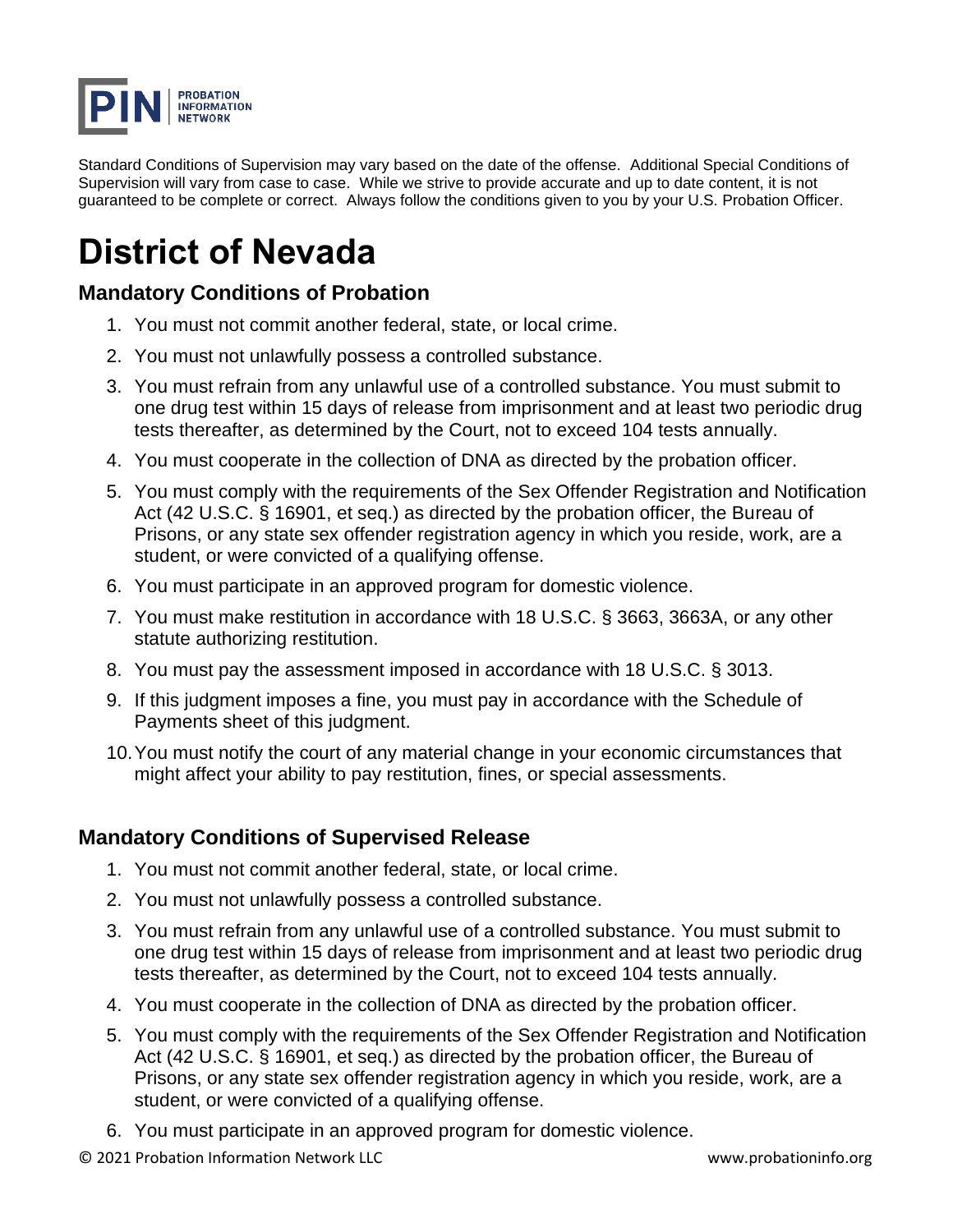7. You must make restitution in accordance with 18 U.S.C. § 3663, 3663A, or any other statute authorizing restitution.

## **Standard Conditions of Supervision**

- 1. You must report to the probation office in the federal judicial district where you are authorized to reside within 72 hours of your release from imprisonment, unless the probation officer instructs you to report to a different probation office or within a different time frame.
- 2. After initially reporting to the probation office, you will receive instructions from the court or the probation officer about how and when you must report to the probation officer, and you must report to the probation officer as instructed.
- 3. You must not knowingly leave the federal judicial district where you are authorized to reside without first getting permission from the court or the probation officer.
- 4. You must answer truthfully the questions asked by your probation officer.
- 5. You must live at a place approved by the probation officer. If you plan to change where you live or anything about your living arrangements (such as the people you live with), you must notify the probation officer at least 10 days before the change. If notifying the probation officer in advance is not possible due to unanticipated circumstances, you must notify the probation officer within 72 hours of becoming aware of a change or expected change.
- 6. You must allow the probation officer to visit you at any time at your home or elsewhere, and you must permit the probation officer to take any items prohibited by the conditions of your supervision that he or she observes in plain view.
- 7. You must work full time (at least 30 hours per week) at a lawful type of employment, unless the probation officer excuses you from doing so. If you plan to change where you work or anything about your work (such as your position or your job responsibilities), you must notify the probation officer at least 10 days before the change. If notifying the probation officer at least 10 days in advance is not possible due to unanticipated circumstances, you must notify the probation officer within 72 hours of becoming aware of a change or expected change.
- 8. You must not communicate or interact with someone you know is engaged in criminal activity. If you know someone has been convicted of a felony, you must not knowingly communicate or interact with that person without first getting the permission of the probation officer.
- 9. If you are arrested or questioned by a law enforcement officer, you must notify the probation officer within 72 hours.
- 10.You must not own, possess, or have access to a firearm, ammunition, destructive device, or dangerous weapon (i.e. anything that was designed, or was modified for, the specific purpose of causing bodily injury or death to another person such as nunchakus or tasers).
- 11.You must not act or make any agreement with a law enforcement agency to act as a confidential human source or informant without first getting the permission of the court.